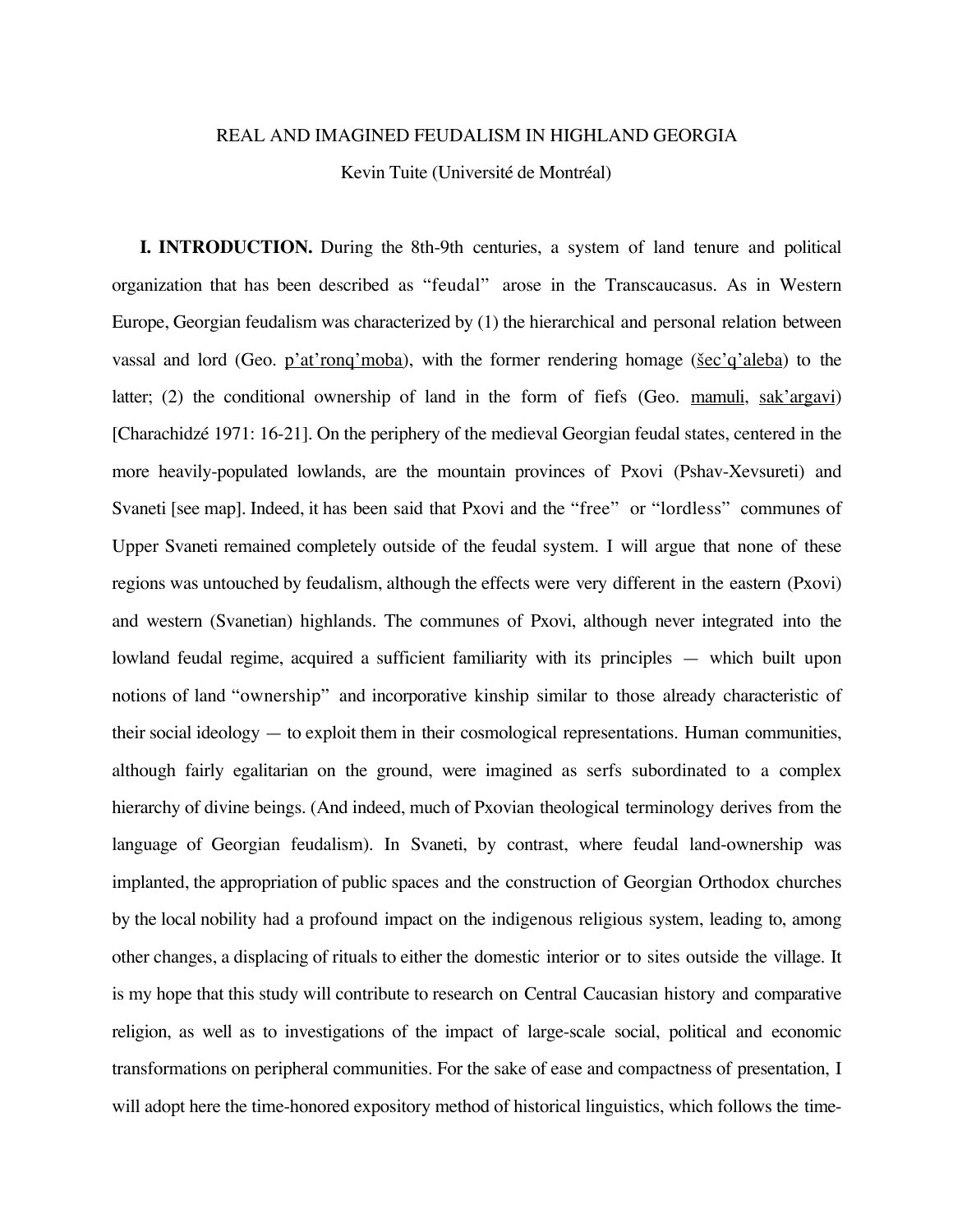line rather than the process of induction. I will begin with a schematic and partial view of the recontructed ancestral system, followed by the historical and ethnographic data on the basis of which it was postulated.

**II. A PARTIAL GRAMMAR OF ANCIENT GEORGIAN RELIGION.** The following four aspects of the ancient (Bronze Age?) Georgian religious system are pertinent to the analysis to follow:

(1) The contrast, or opposition, of male-linked/divine "purity" (Geo. sic'minde) and femalelinked/corporeal "impurity" (Geo. uc'mindureba), the latter derived from an ancient representation of women as *sacra* (in the old Latin sense of the word [Benveniste 1969: 188]), i.e. inherently powerful, but threatening to male/divine "purity". Associated with this notion of opposed principles is the seeming paradox that the survival of the community requires contact and cooperation between them.

(2) A gradient hierarchy of beings according to their degree of participation in the divine principle, a factor which is susceptible to increase or decrease. Contrasted to the dangerous, "polluting" blood of women shed during menstruation and childbirth is the purifying blood of sacrificed animals, of which the most valued is the bull. In addition to purification by blood, which can in principle be undergone by any person, animal, space or object, selected individuals are marked as nac'iliani, "having a [special] portion" of divine essence, expressed through unusual strength, beauty, bravery, etc. Other individuals are called or 'captured' (dač'erili, damizezebuli) by a deity into its service as priests, oracles or shrine assistants. Those who acquitted themselves with special distinction may become themselves the objects of a posthumous cult.

(3) Since ancient times, the Caucasus, including its remote highland regions, has been characterized by a high degree of diversity (especially linguistic), yet at the same time a similarly high degree of interconnectedness, permitting the exchange of people, goods and ideas with the cultural centers to the south and the steppe populations to the north. At a local level, networkbuilding is fostered by exogamically-oriented marital preferences (throughout the Caucasus, with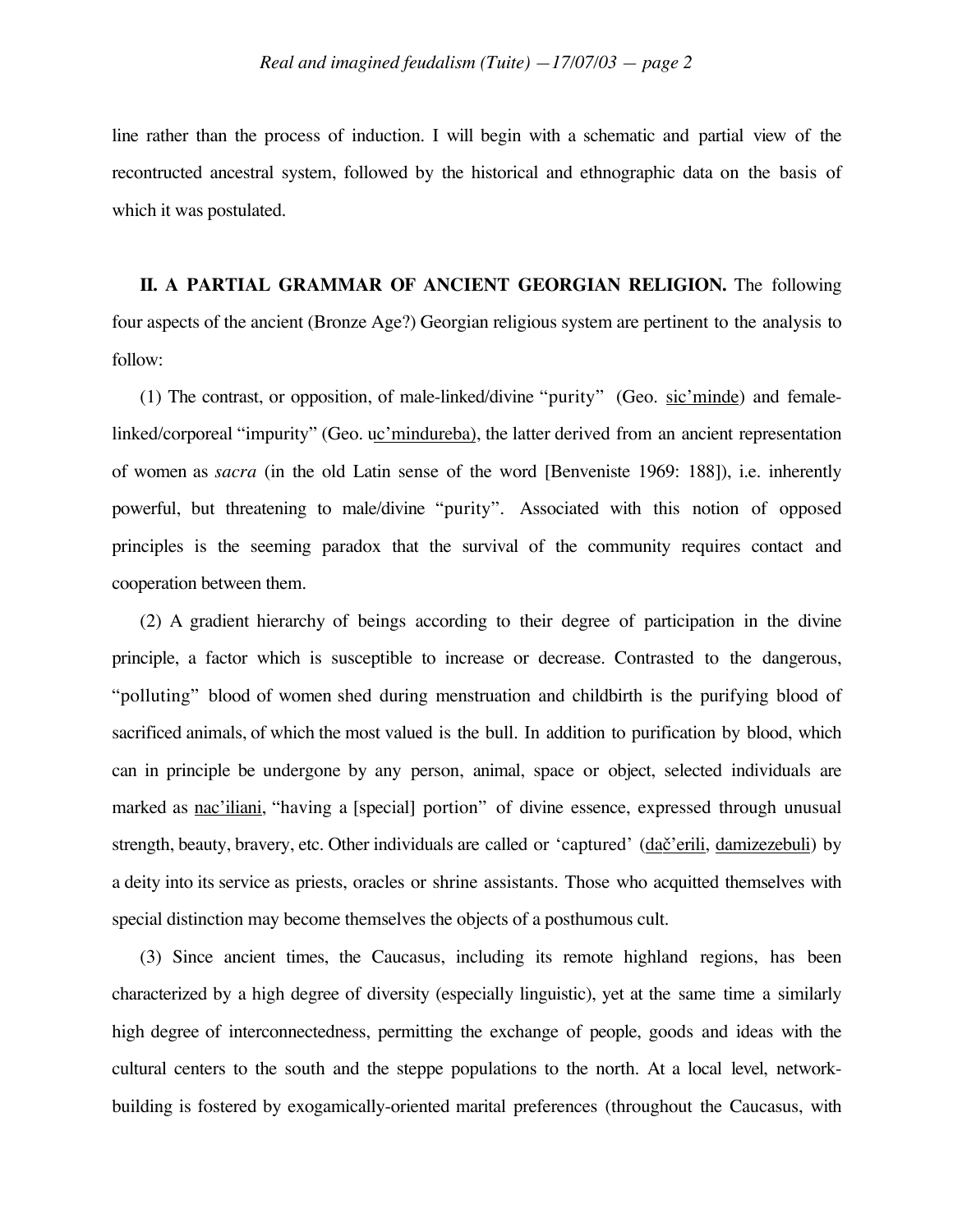the notable, and puzzling, exception of Daghestan), fictive kinship (sworn siblinghood, adoption, fosterage) crossing class and ethnic lines, and perhaps something akin to the "believer-unbeliever" shrines at the Pxovi-Weinax frontier [see below].

(4) Evidence from Pxovian, Svan, also Abxaz oral literature permits the reconstruction — albeit still tentative and lacking in detail — of what I will call *trajectories* associated with female and male divine beings, and by extension their human counterparts [Tuite 1998; see Diagram #1].

Diagram 1. Trajectories of Samdzimari, St. George and human women and men.



The deities are represented as a couple, of which the female circulates between the hearth (the interior of domestic space, the "interior of the interior") and the remote, uninhabited, unreachable outside ("exterior of the exterior"). Her male counterpart, usually named after St. George (Geo. Givargi, Svan <u>žgoræg</u>, Abxaz Aerg<sup>'</sup>), circulates between the public spaces of the community (the "exterior of the interior") and those outside spaces exploited for the profit of the community (the "interior of the exterior"). For this reason, the various St. Georges are invoked as patrons of hunters, woodsmen, travellers, warriors, even livestock-thieves. There is evidence, principally from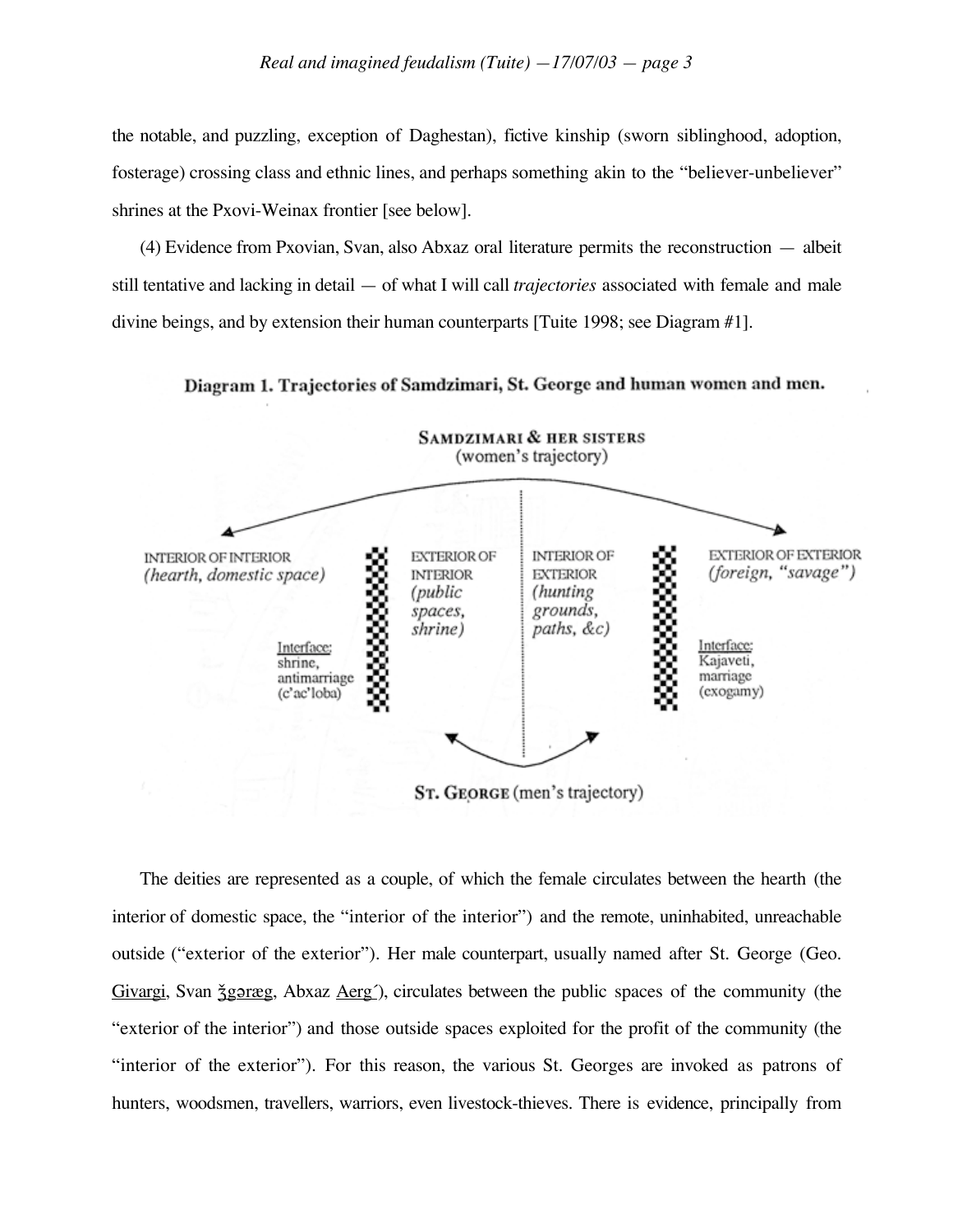Pshav-Xevsurian ethnography, that these imagined trajectories include interfacial zones in both interior and exterior spaces, at which the two deities come into contact. The concept of the two interfaces contributes, I believe, to representations of two social institutions reconstructable, on linguistic and semantic grounds, to ancient Georgian society: marriage, and a relation Charachidzé (1968: 101) called "anti-marriage" (Geo. c'ac'loba, Svan  $\check{c}'$ : $\check{c}'$ ::lær). The latter contrasts with the former on a number of parameters: it involves a temporary, premarital relationship between a woman and man from the same community, which must under no circumstances terminate in marriage or childbirth (Tuite 2000).

**III. NORTHEAST GEORGIA.** In the highlands along the upper reaches of the Aragvi, and in three alpine valleys just north of the main crest of the Caucasus chain, are the provinces of Pshavi and Xevsureti, known to medieval writers under the joint designation "Pxovi". The population of this region "n'a jamais été intégrée au système féodale" (Charachidzé 1971: 45), despite the sporadic incursions of royal troops bent on bringing them to submission. Pshavi, closer to lowland Georgia and relatively more accessible, has been, at least for the past three centuries or so, divided into 11 or 12 "clans" (temi), each occupying a group of adjacent villages, and having essentially equal status. The social organization of Xevsureti is rather more complex, since groups claiming common descent often inhabit non-adjacent villages, scattered among representatives of other clans, and since three clans are more prominent, both in numbers and in prestige, than the others. Whereas each village of the Georgian heartland, as well as those situated in the highland regions of Svaneti, Xevi, Mtiuleti and Rach'a, has at least one church dating from the 5th-18th cc., Pxovi appears as a vast blank on the Georgian architectural map. The pre-Soviet religious system, of which many aspects are still to be observed today, is particularly close to the reconstructed ancestral system, although it appears to have undergone a thorough-going elaboration and systematization in subsequent periods (Bardavelidze 1957; Charachidzé 1968; K'ik'nadze 1996; Tuite 1996; Tuite ms.). The concepts of lowland feudalism, probably introduced through contact with the neighboring Georgians of Tusheti, Mtiuleti and K'axeti, were readily assimilated to the inherited system, and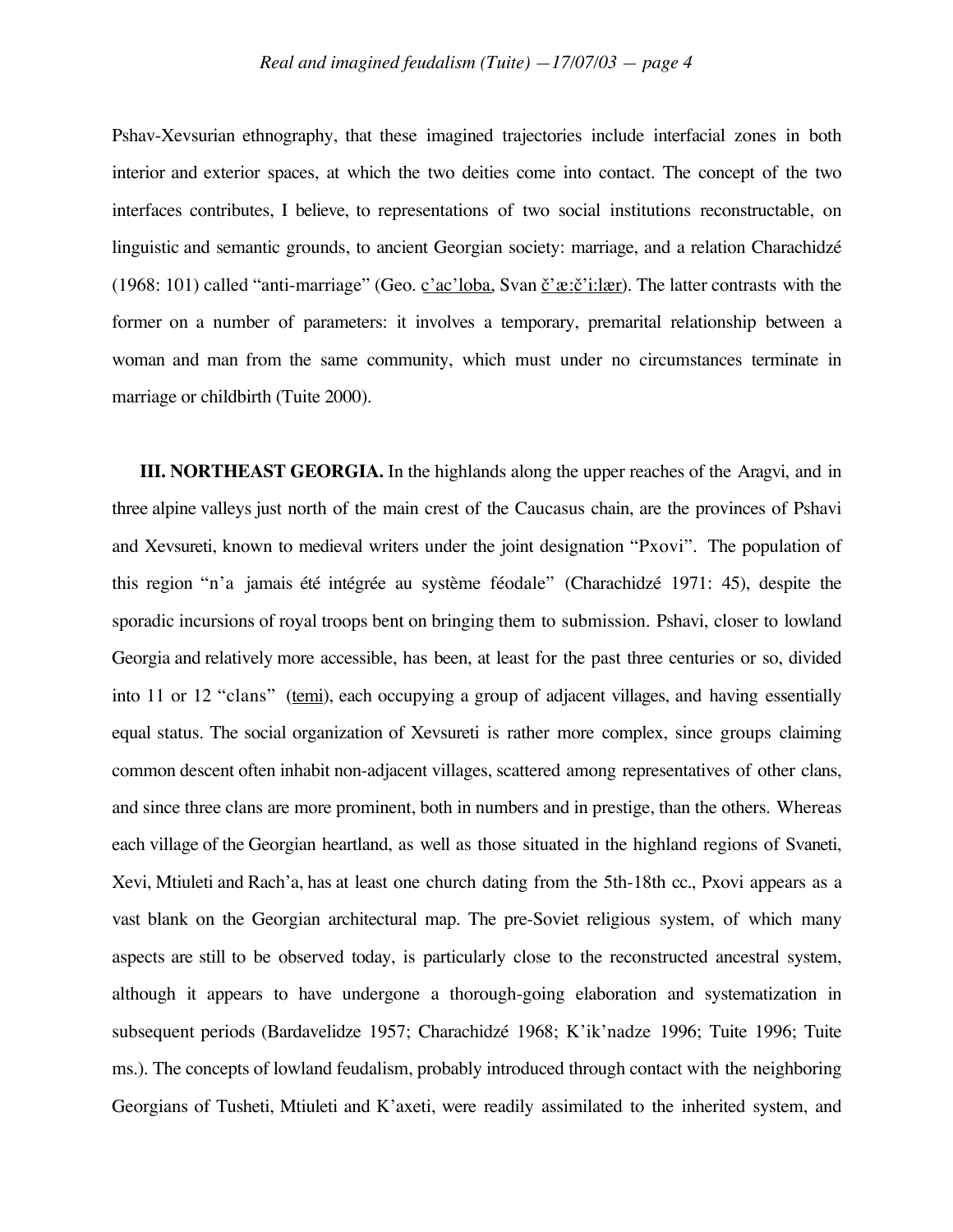indeed are likely to have contributed to the rigorous structural consistency that has impressed generations of ethnographers.

(1). *Purity and impurity.* The contrast between the principles designated above as malelinked/divine "purity" and female-linked/corporeal "impurity" finds expression in numerous taboos and practices of purification, and in particular through the spatial organization of the Pxovian community. Although devoid of Georgian Orthodox churches, Pxovi abounds in sacred sites, of which the most important are called xat'i in Pshavi,  $\frac{1}{2}$  vari in Xevsureti (Bardavelidze 1974, 1982). In standard Georgian usage these terms refer to icons and crosses respectively, but in Pxovi they are distinctly polysemic, denoting the two types of sacred images just mentioned, the sanctuaries in which they are housed, and the deity said to preside over the sanctuary (not necessarily the one depicted in the icon). Each Pshav and Xevsurian clan has its xat'i or  $\frac{1}{2}$  vari, the seat of the clan's patron xvtiš vili "child of God", many of which bear the names of Christian saints. The sanctuaries are complexes of stone buildings, usually surrounded by a low wall. Local tradition, transmitted through texts known as andrezebi, maintains that the Pxovian shrines were founded on the spot where the xvti vili manifested itself, typically in the form of a shining dove, and declared its appropriation of the location. Legends recount how recalcitrant villagers were annihilated by mysterious ailments for refusing to vacate the mountain chosen by the xvtis vili for its new residence (K'ik'nadze 1996, *Andrezebi* ms.).

The supreme God (ymerti), and the various xvtiš vilni "children of God" are incorporeal in their normal state; God is never seen, and the xvtis vilni only appear to selected individuals on special occasions. As a corollary, they avoid contact with sources of impurity (or pronounced "corporeality"), especially women and certain domestic animals (pigs and poultry). Some shrinefoundation myths (andrezebi) attribute the arrival of the xat'i in the highlands to its desire to flee the proximity of pigs or other impure beings at lower altitudes in favor of a mountain-top location at some distance from the nearest village. Pxovian oral tradition includes numerous accounts of severe punishments being meted out by shrine deities for infringements, even if committed unknowingly, of the restrictions on impurity. Of lower rank, and hence more approachable, are the "sworn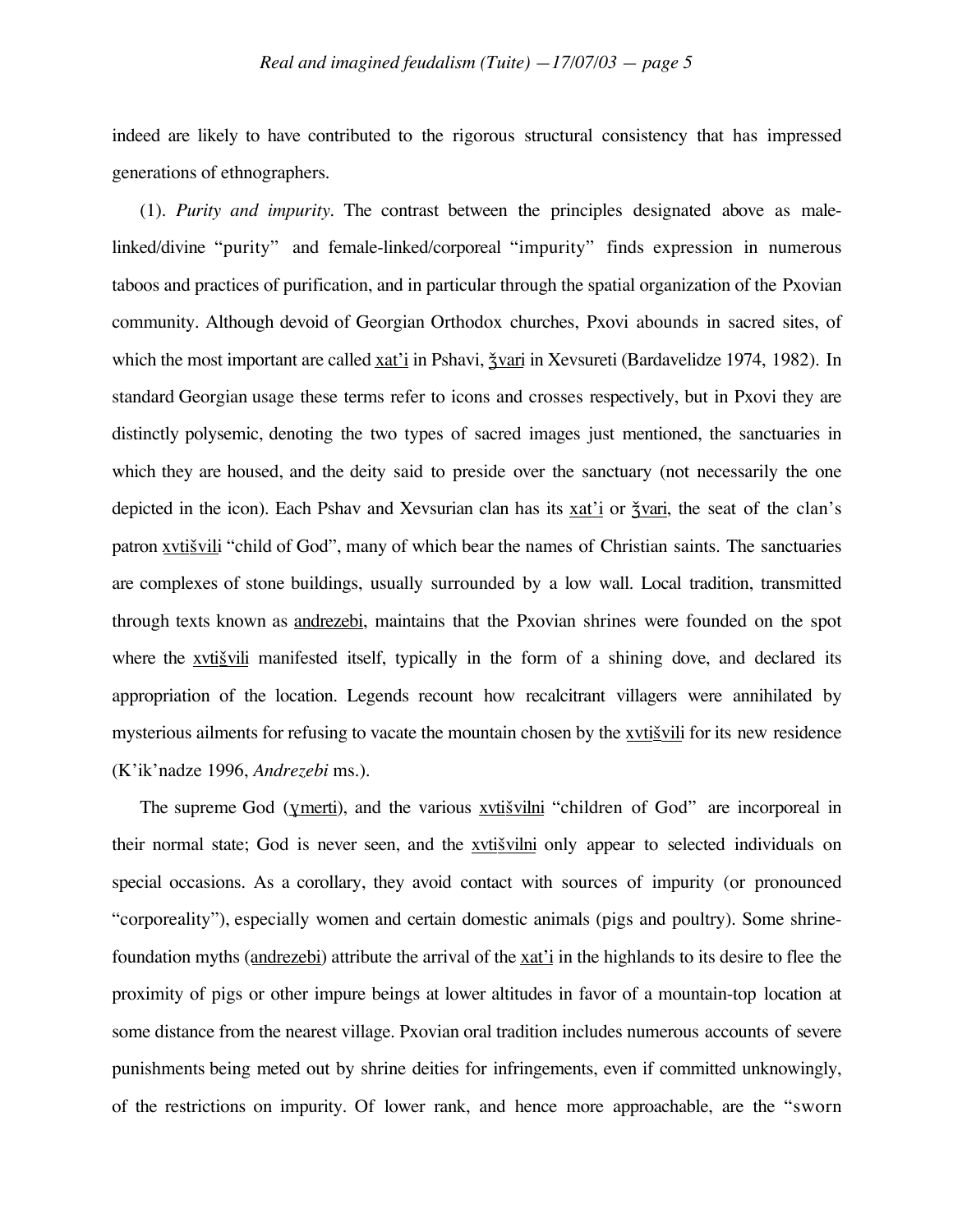sisters" (dobilni) of the xvtišvilni, such as the "Mother of God" and "Place-Mother", who are imagined as female in gender, and generally beneficent, although they can be used by their superior xvtišvili to punish infractions (Ochiauri 1991: 83, 116). In many shrine complexes the spot where the deity touched the earth is marked by a solid stone tower called a  $k'$ vrivi, the most sacred structure of the complex, and the one to which access is the most restricted. Radiating outward, and normally downward, from this point are spaces of decreasing sacredness and easier access [see Diagram #2]: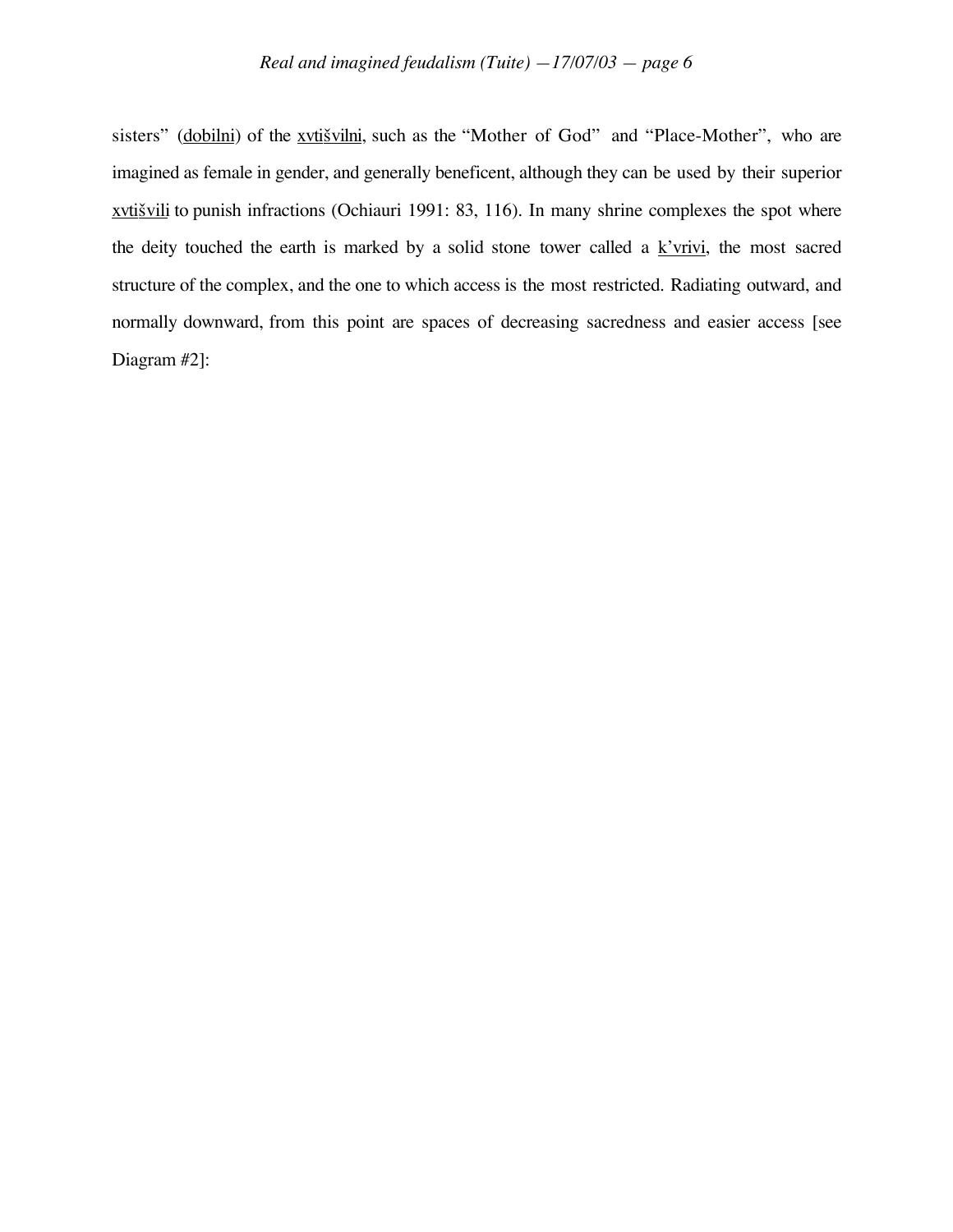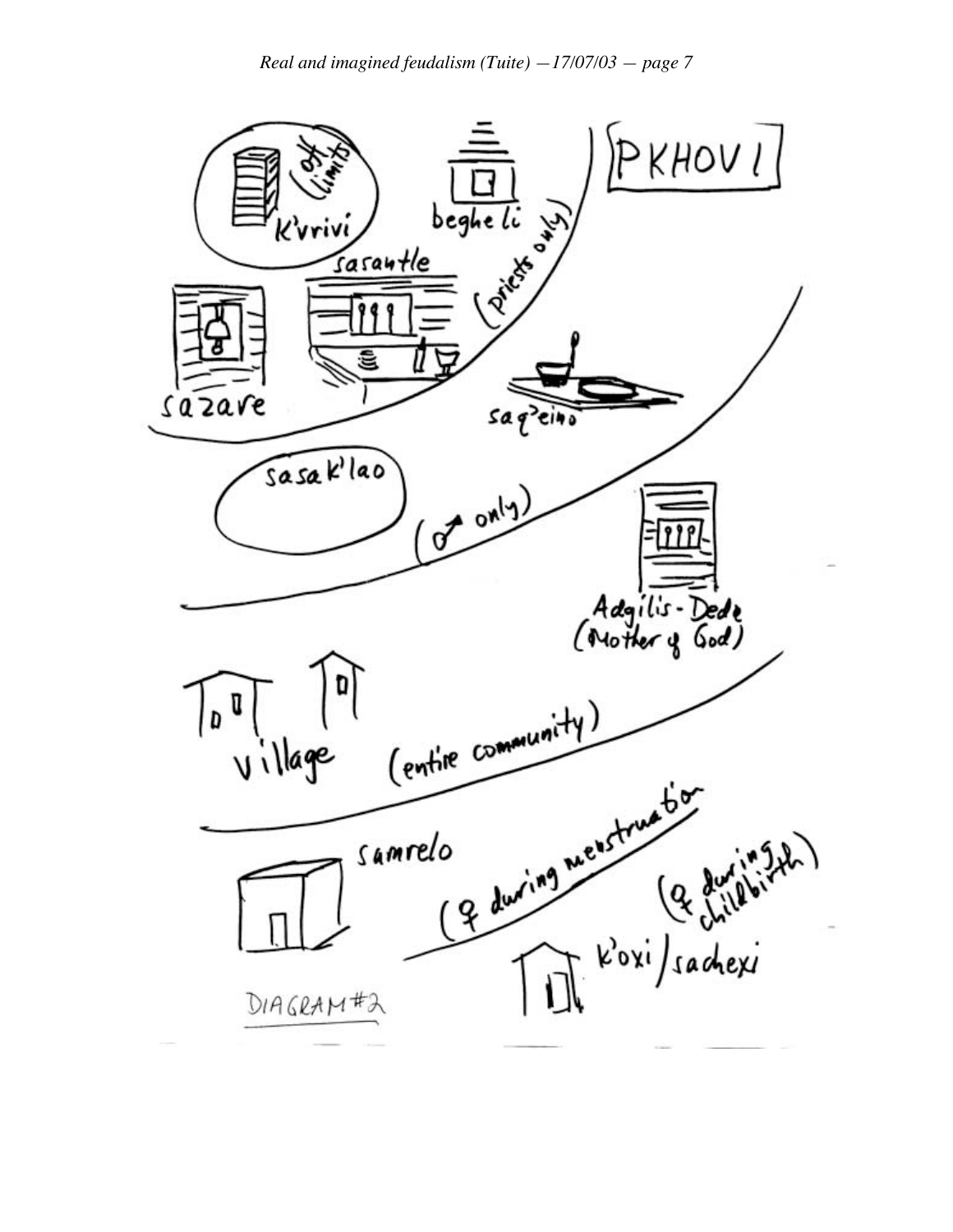(a) those structures accessible to the "priests" (Pshav qevisberi, Xevsur xucesi) and their assistants, who have been selected by the shrine deity and have undergone purification with the blood of sacrificed animals: bell-tower (sazare), pyramid-shaped granary for storing the harvest from the shrine's fields (beyeli), smaller constructions with niches for candles and sometimes a table for offerings (sasantle), and cabins for the shrine personnel and the objects used in the ceremonies (sadast'uro, darbazi).

(b) the public areas around the shrine, accessible to men only, where animals are sacrificed (sasak'lao) and the men of the community drink wine or beer (saq'eino).

(c) the village itself and its surroundings, open to all. Close to the village, or even within it, is often found a small shrine to the "Mother of God" (yvtisms obeli) or "Place-Mother" (adgilis deda), at which people, usually women, pray for prosperity and fertility of livestock and humans alike.

(d) Until the 1940's and 50's, Pxovian women left their household during menstruation, and spent several days in a menstruation hut (samrelo) on the edge of the village. Men did not approach this location.

(e) Further from the village, often a kilometer or more distant, was the  $k'oxi$  or saccasi, a rude hut where women were secluded during childbirth. Except in cases of evident difficulty, Pxovian women gave birth alone. Several days after the birth, the mother washed herself and her newborn as an initial purification, then moved into the menstruation hut for a further 3 or 4 weeks. At the end of this time, the woman and child went through a second purification, and returned home.

Beginning with the rituals performed at the sačexi and samrelo, a Pxovian boy passes through a series of purificatory rituals, which permit him access to spaces of greater and greater purity: presentation at the shrine at the age of about one year, and — if called into service as a member of the shrine personnel — special rituals and sacrifices admitting him to spaces off-limits to other men. Women's access is far more limited, although post-menstrual women may perform particular functions within the shrine complex.

(2). *Hierarchy of beings.* God himself is invisible and remote, and no earthly shrine bears his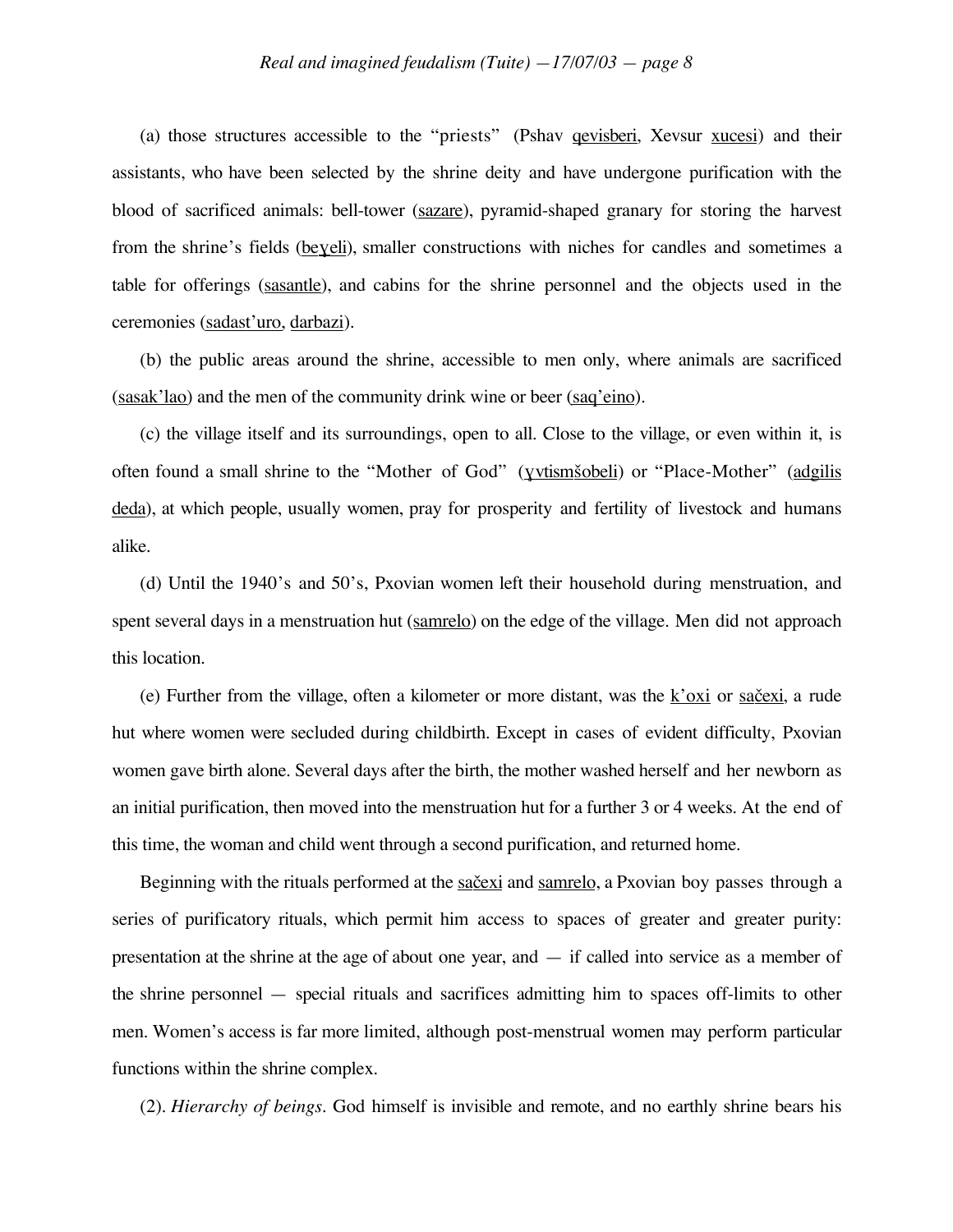name. He is the creator (dambadebeli) of all that exists, including humans and xvtis vilni. The latter were either created as deities, or were formerly humans whom God elevated to divine status, whereupon they became invisible. The medieval Georgian chronicles describe how the 8th-century King Archil divided the kingdom of Kartli (east-central Georgia) in seven principalities. Each prince in turn had his own vassals (q'[r]mani) subordinated to him by pledges of homage (Charachidzé 1971: 15). According to Pshav tradition, God, like a feudal monarch, divided the land among the xvtišvilni and set them in authority over the people dwelling on their territory (Ochiauri 1991: 49,  $53-55, 95, 129$ ). The xvti svilimi are addressed as bat'onni "lords", the members of the community refer to themselves as q'mani "vassals", a terminology identical to that of medieval Georgian feudalism in the lowlands, and believed by many Georgian historians to have been borrowed from that source (Melikishvili 1959: 411; cp. Bardavelidze 1960).

The shrine territory, and a sizeable portion of the community's farmland, pastures and forests is said to belong to the xat'i or  $\frac{1}{2}$  vari, being designated xat'is mamuli "shrine's [hereditary] land" or xodabuni (an expression of Persian origin, also borrowed from the lexicon of lowland feudalism, meaning "lord's land"). These lands were worked by the q'mani collectively or in rotation, with a sizeable portion of the harvest retained by the shrine. The grain, considered sacred, was stored by a shrine official in a special granary (beyeli), and used to brew beer and bake bread for communal feastdays. Should a "vassal" die without leaving heirs, or emigrate from the community, the family lands reverted to the shrine by a sort of *mainmorte,* further increasing the shrine's holdings. Like medieval knights, the men of the highland communities were expected to go to battle when the clan deity, speaking through the mouth of its oracle (kadagi, mk'adre), called upon them to steal livestock from a neighboring group, revenge a similar raid committed against them in the past, etc. The texts from Pshavi collected by Ochiauri (1991: 39-40, 271-272) include accounts of a human overlord from the lowlands transferring possession of an escaped serf to a divine overlord in the mountains (the serf and his descendents thereby becoming the priests at their new lord's shrine), and of two adjacent xat'i quarreling over possession of land and the peasants living on it.

(3). *Inside-outside relations.* A significant component of Pxovian myth and social practice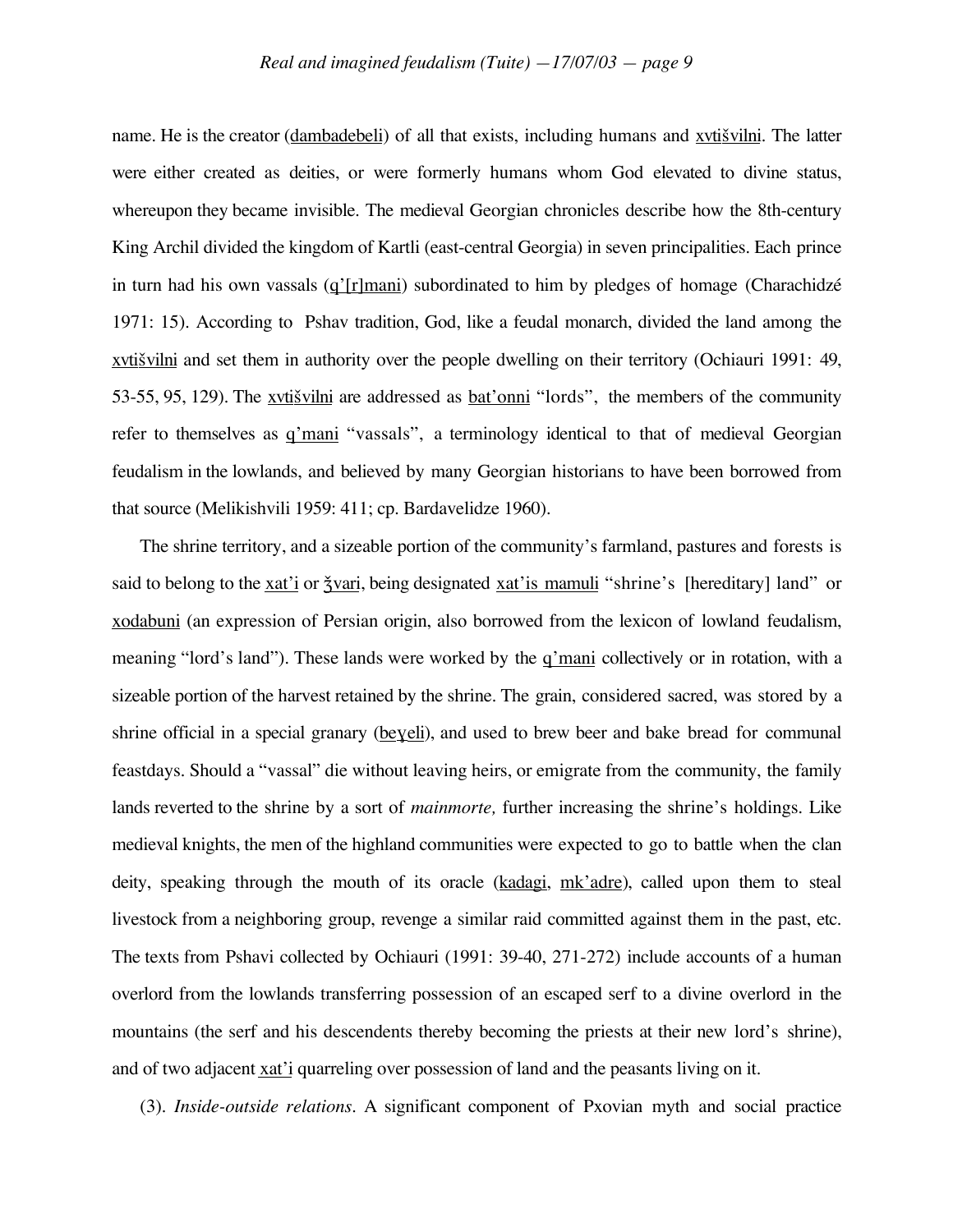functioned to overcome the paradox of relations with outsiders, who were conceived as both potential sources of danger and pollution, yet absolutely essential for the survival of the community (Tuite and Bukhrashvili 1999). In addition to exogamic marital restrictions, and the institution of sworn-siblinghood, the Pxovians permitted the integration of outsiders. Georgians from other provinces, as well as Chechens, Ingush and Daghestanians from the North Caucasus, who sought refuge from blood feuds or other difficulties back home, could petition for admission to the community. If the members of the shrine community were in agreement, the newcomers sacrificed a bull as a pledge of faithfulness, and were granted a parcel of land from the shrine's own holdings, and eventually accepted as "vassals" of the clan's patron deity (examples from Mtiuleti in Xaradze & Robakidze 1965: 48-61).

A particularly striking reflection of attitudes toward outsiders is the existence in Xevsureti of several so-called "believer-unbeliever sanctuaries", r<u>žulian-uržulo salocavebi</u>, of which the most prestigeous is the powerful shrine complex at Xaxmat'i. Another such shrine, now in ruins, was situated at Anat'ori, at the Georgian-Chechen frontier in the Argun valley. Nominally-Christian Georgians and nominally-Muslim Weinakhs (Chechens and Ingush) worshipped and sacrificed animals at these sites; the personnel officiating at Anat'ori was recruited from both communities (Goniashvili 1971; T. Ochiauri 1967: 68-70). Inter-ethnic links were projected onto the divine plane as well, as attested by myths of Georgian deities crossing over to Weinakh territory to pay a visit to a local god (*Andrezebi* 36, 40-41).

(4). *Female and male trajectories.* The mythical trajectories of "St. George" and his female consort (of which the most celebrated is the Xevsurian goddess Samdzimari) are an oft-used source of motifs for poetry, especially the poems sung to accompany the dancing of the perquli, a round dance performed by men on solemn occasions (Tuite 1994 ##30, 57; *Andrezebi*). The institution of "anti-marriage" (Pshav c'ac'loba, Xevsur sc'orproba), was practiced in Pxovi up to the beginning of the Soviet period, but declined rapidly in subsequent years (Tuite 2000).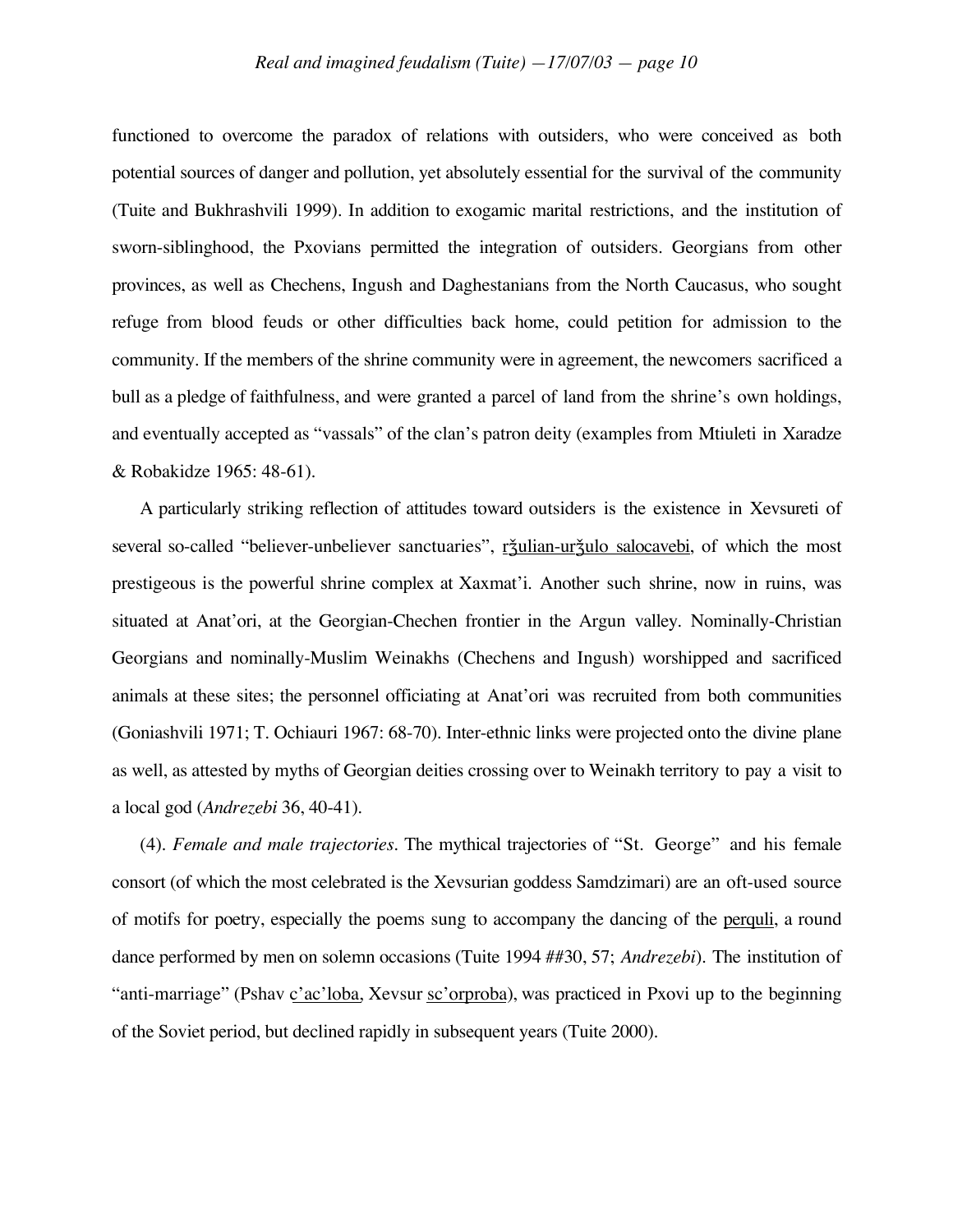**IV. SVANETI.** Unlike Pxovi and its neighboring provinces of northeast Georgia, which seem to have been of minor concern to medieval Georgian authorities, the northwest highland province of Svaneti was a major cultural and artistic center in the Middle Ages, and several Svan princely families wielded significant power at the Georgian royal court. Frequent contacts between lowland centers and even the most remote valleys of Upper Svaneti go back much further in time, at least to the Bronze Age, when Svaneti was an important source of high-grade metals (especially arsenic-rich copper and gold), giving rise to local, Svanetian schools of metalworking and other arts. Around the time of Christ the Greek geographer Strabo (*Geography* XI.2.19ff) noted the presence of a powerful community of "Soánes" in the mountains behind Dioskuria (Sukhum), ruled by a *basileus* and a council of 300 men, and capable of fielding an army of 200,000. The Svan elite played a key role in the constitution of the kingdoms of Lazica (4th-5th cc. AD) and Abkhazia (8th-10th cc.), and in the subsequent Georgian kingdom united by Bagrat III and Davit IV (11th-12th cc.). One enduring sign of the implantation of the feudal regime in Svaneti is the large number of Georgian Orthodox churches — over a hundred in Upper Svaneti alone — constructed by the local nobility in the period from the 9th to the 13th centuries, the golden age of Georgian feudalism. During this time as well the aristocracy consolidated its land tenure and its hold on power through the accumulation of secular and religious privileges (e.g. access to the highest ranks of the local Orthodox clergy), and the imposition of payments and obligations on the peasantry. In subsequent centuries, with the fragmentation and decline of the lowland political order, powerful families in some Svan districts accumulated sufficient hegemony to rise to princely rank; in the upper half of Upper Svaneti — the communes later to be known as "free" or "lordless" Svaneti — no one family rose to prominence, although the distinction between noble (warg, aznauri) and peasant retained considerable significance in social and economic life (on the social history of medieval Svaneti, see Gabliani 1927; Xaradze & Robakidze 1964; Gasviani 1980, 1991; Xosht'aria-Brose 1984). On the assumption that the ancestral religious system was similar to that proposed at the beginning of this paper, the effect of the installation of a feudal aristocracy with its family churches inside each Svan village was one of fragmentation and restructuring of the older system, although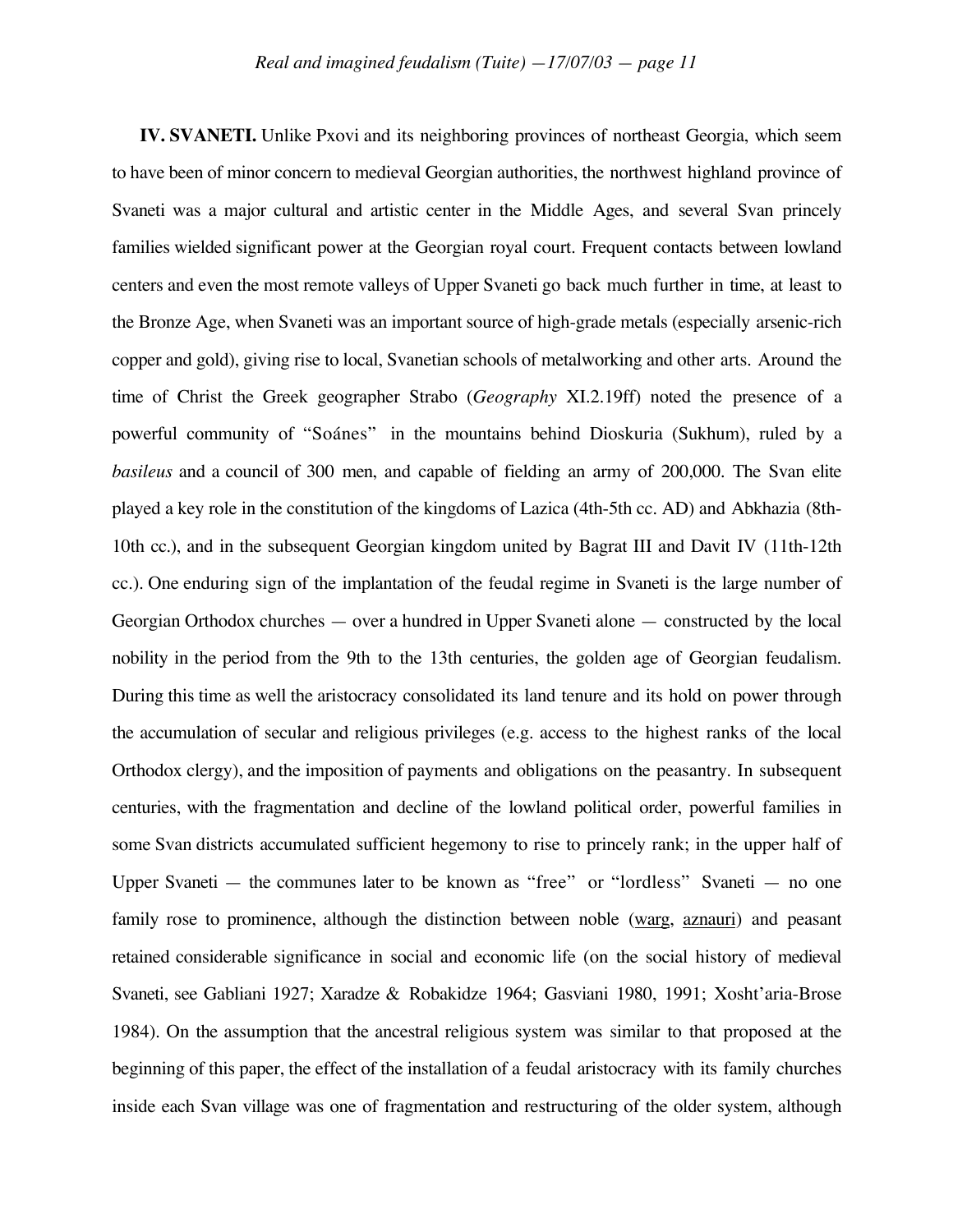each fragment retains features of the whole. Confronted with the implantation of sacred sites within the inhabited space of the village, and the restriction of access to privileged positions in the church administration (clergy, church officials, councils known as saq'dris svilebi) to the members of noble families (Xosht'aria-Brose 1984: 68-85; Gasviani 1991: 109-123), the religious life of the Svan peasantry retreated from the public space of the village, now appropriated by the aristocracy. On the one hand, the home took on greater importance as a setting for rituals, far more than in Pxovi. On the other hand, sites in marginal locations external to the village continued to be used, by both men and women.

(1). *Purity and impurity.* The avoidance of sources of impurity, especially women's blood flow, remained a matter of concern to Svan men, especially hunters (Gabliani 1925: 36, 140); the proximity of menstruating women or those who had given birth recently, or a recent death in the family, could pollute the grain used for baking ritual breads or cause the cancellation of ceremonies (Bardavelidze 1941: 44; Chartolani 1961: 188). At the same time, the implantation of churches within the villages completely disrupted the earlier principles of spatial organization, according to the distinction of zones of greater or lesser "purity" and accessibility. Instead of the sort of global arrangement found in Pxovi, the segmentation of women's and men's spaces is established on a local basis: bipartition of the domestic interior around the central hearth (Chartolani 1961), women's and men's ritual spaces within the home, and in the uninhabited places outside the village (Bardavelidze 1941; Chartolani 1961: 188-192; Chartolani 1977; Mak'alatia 1977). A similarly local bifurcation is found in the sexual division of labor: as Charachidzé (1968: 39-51) observed, if in Pxovi and neighboring districts "la ligne de démarcation passe *entre* les activités économiques essentielles … chez les Svanes, la ligne passe *à l'intérieur* de chaque activité" (i.e. the women and men of each household contribute to the care and exploitation of animals, preparation of food, work in the fields, etc., although each task is assigned to one or the other sex).

In the case of the Christian churches, disruptive as their location might have been, traces of the older principles of spatial organization can be detected. In the course of time, with the decline and subsequent abolition of feudal class distinctions, these buildings have become the sanctuaries of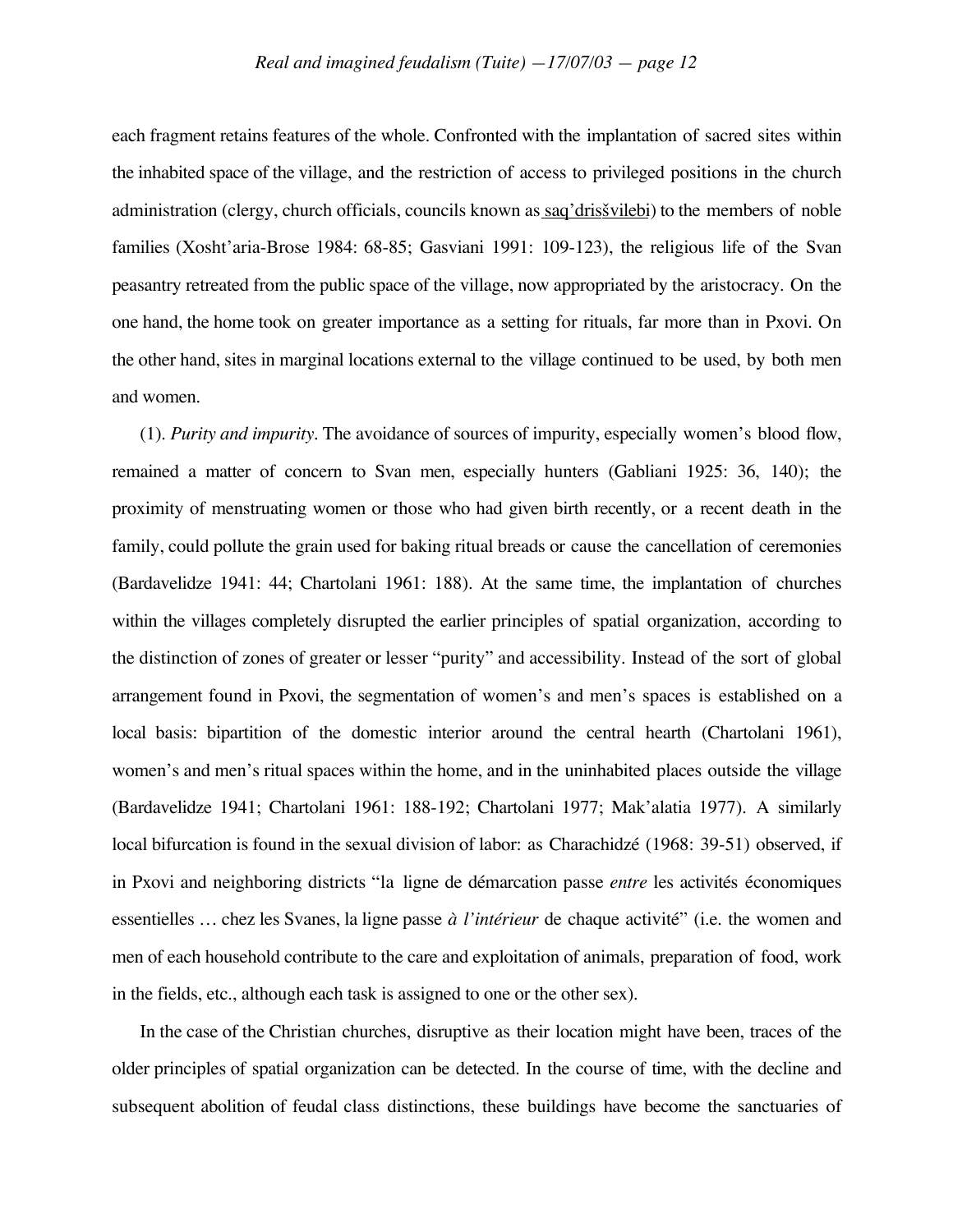lineages or villages. Only men were permitted to enter them, although extensions were built on where women prepared bread for offerings. Prayers inside the churches were pronounced, in a mixture of Svan and liturgical Old Georgian, by heads of families (maxw i) or quasi-professional "priests" (bap'ær), hired by local families to present their sacrifices of meat, bread and vodka in the church (Nizharadze 1962: 72-76). Most churchyards are surrounded by low stone walls, dividing the sacred space of the church's precincts from that outside (A medieval text from Upper Svaneti cited by Gasviani (1980: 34) specified an extremely heavy fine for crimes committed within church walls; a far lesser penalty if committed within the space where the churchbell can be heard; and only half of the latter fine if the offense took place in the more remote parts of the commune). Corresponding approximately to the Pxovian shrine to the "Mother of God" or "Place-Mother" is a type of simple shrine or niche, called witin, located in marginal or non-public spaces: the inside of the home, where women make secret offerings to an animal-shaped domestic spirit (mezir); outside of the village; or atop the churchyard wall (Mak'alatia 1977).

(2). *Hierarchy of beings.* The feudalized hierarchy of deities and their human vassals finds no echo in Svan religious thought. The worshippers in Svan churches are called "men of the sanctuary" (saq'dri/laqmi mâre), rather than serfs or vassals (Chartolani 1979). There is little in Svan religion which can be compared to Pxovian beliefs that shrine officials, and especially the priests and oracles who come into the most intimate contact with divinity, are specifically recruited by the deities themselves. Svan bap'ær are ritual specialists trained by apprenticeship to a more experienced priest, as would be the case for specialists in folk medicine, blacksmithing, etc. A Svan "priest" could be dismissed from his function by the village council, which would unthinkable in Pkhovi (Xaradze & Robakidze 1964: 86).

(3). *Inside-outside relations.* If Pxovian social groups are defined with regard to the larger groups of which they are part, Svan groups seem to be defined rather by who is excluded. This exclusionary perspective is reflected in the numerous feasts and rituals which are restricted to certain groups — women only, household members only, lask'ær (a group of neighboring households) only, and so forth. (In 1991, as I was preparing to leave Mest'ia to go upriver to the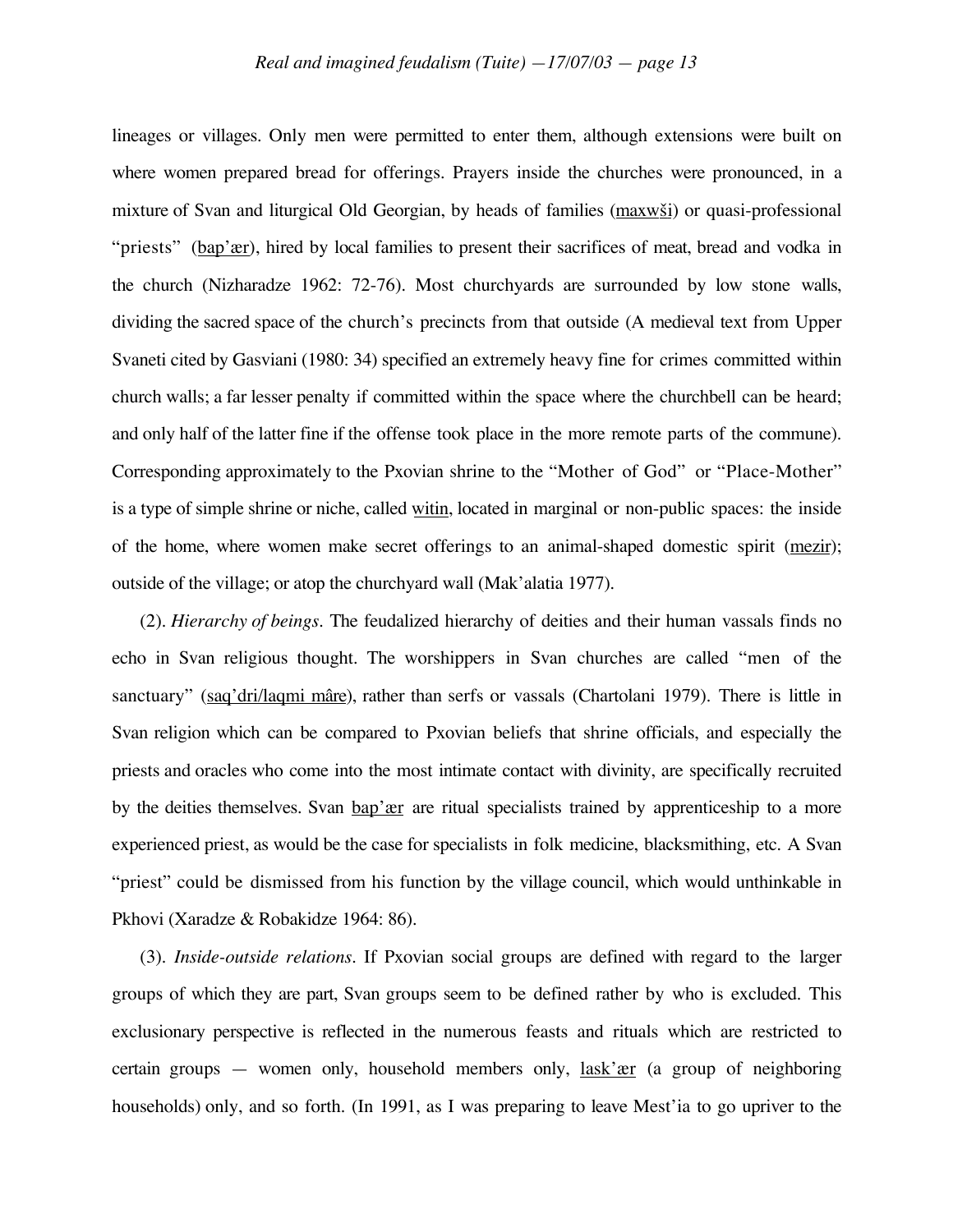community of K'ala for their mid-summer at festival of Lagurk'aoba — an affair attended by carand bus-loads of Georgians arriving from all around — a youngish woman from Mest'ia told me that she was not going, since it did not feel right to her to intrude upon a feastday traditionally reserved for the people of K'ala alone.)

Network-building practices are by no means absent, but are not as often used to forge links outside of the local area. Svans must marry outside of their clan (samxub, literally "phratry"), but traditionally preferred to marry within their commune, or even neighborhood (lask'ær) (Xaradze 1939; 1963).

(4). *Female and male trajectories.* Rather than find expression in ritual poetry and "antimarriage" as in Pxovi, the female and male trajectories shown in Diagram #1 are reflected spatially through religious practice: women's prayers and offerings to "St. Mary" (Lamaria) and "St. Barbara" (Barbol), performed in the absence of men and children, take place either at the hearth (the "interior of the interior") or in uninhabited ruins or empty spaces outside the village ("exterior of the exterior"); whereas men preside at the public rituals within the household, lask'ær, or commune (the "exterior of the interior") and at the witin or churches dedicated to St George in the hunting grounds or along mountain passes (the "interior of the exterior"). It would appear, then, that after the disruption of the Pxovian-style distribution of sites around the village by degree of purity, that the Svan cognate of the St. George & Samdzimari myth served as a template for the reorganization of ritual space.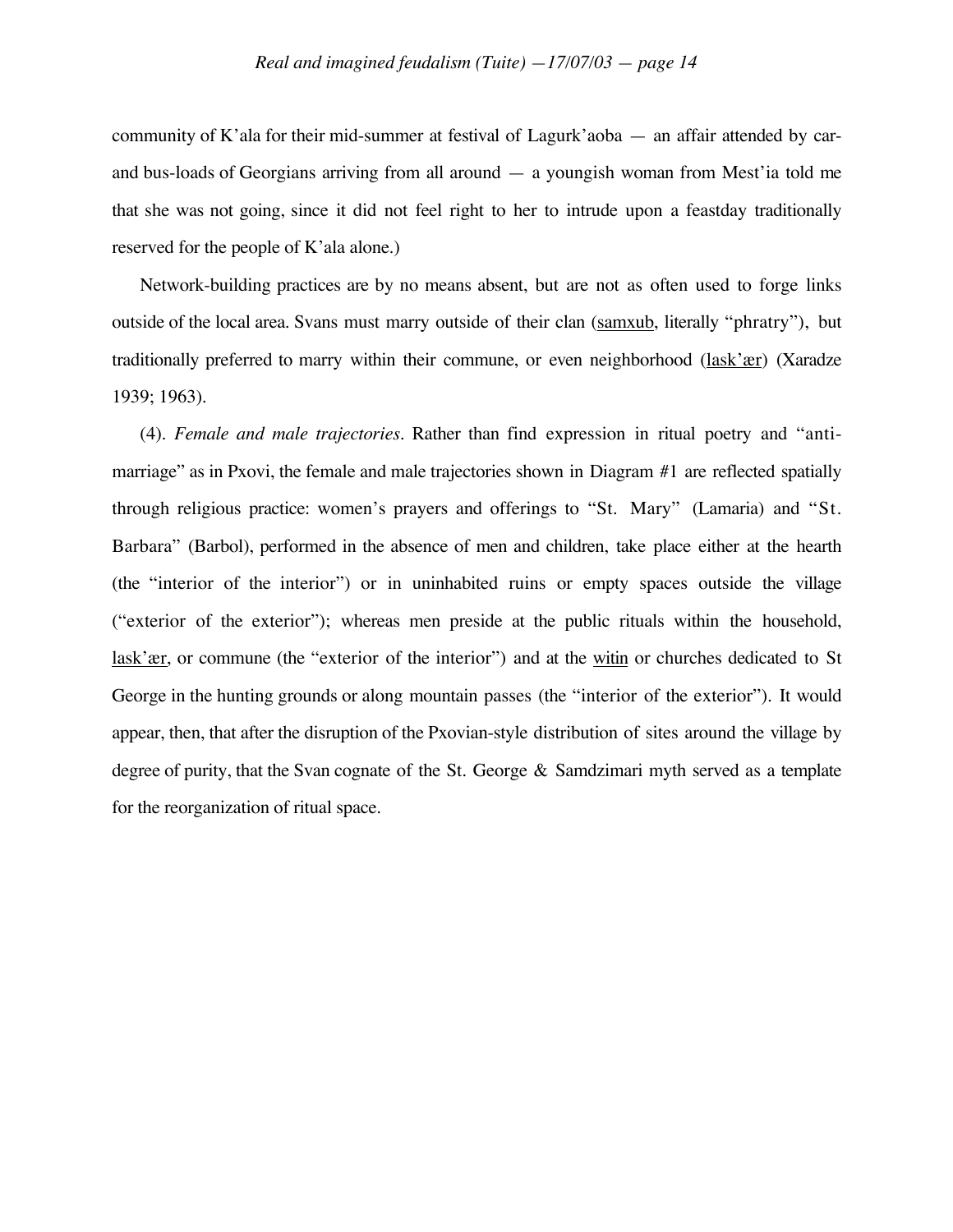residence &<br>Overlord H H  $\frac{a}{a}$ square UPPER Œζ esidences Tor Tor Tor (1) VANE  $\frac{1}{2}$ Þ residences chuntand<br>belltower household tamily rites. Secret dosed ituale only) frondan sanctuaries to St. George [hunters] Lamaria (2)<br>(StMay) (2)  $DIAG$ RAM $E$ 3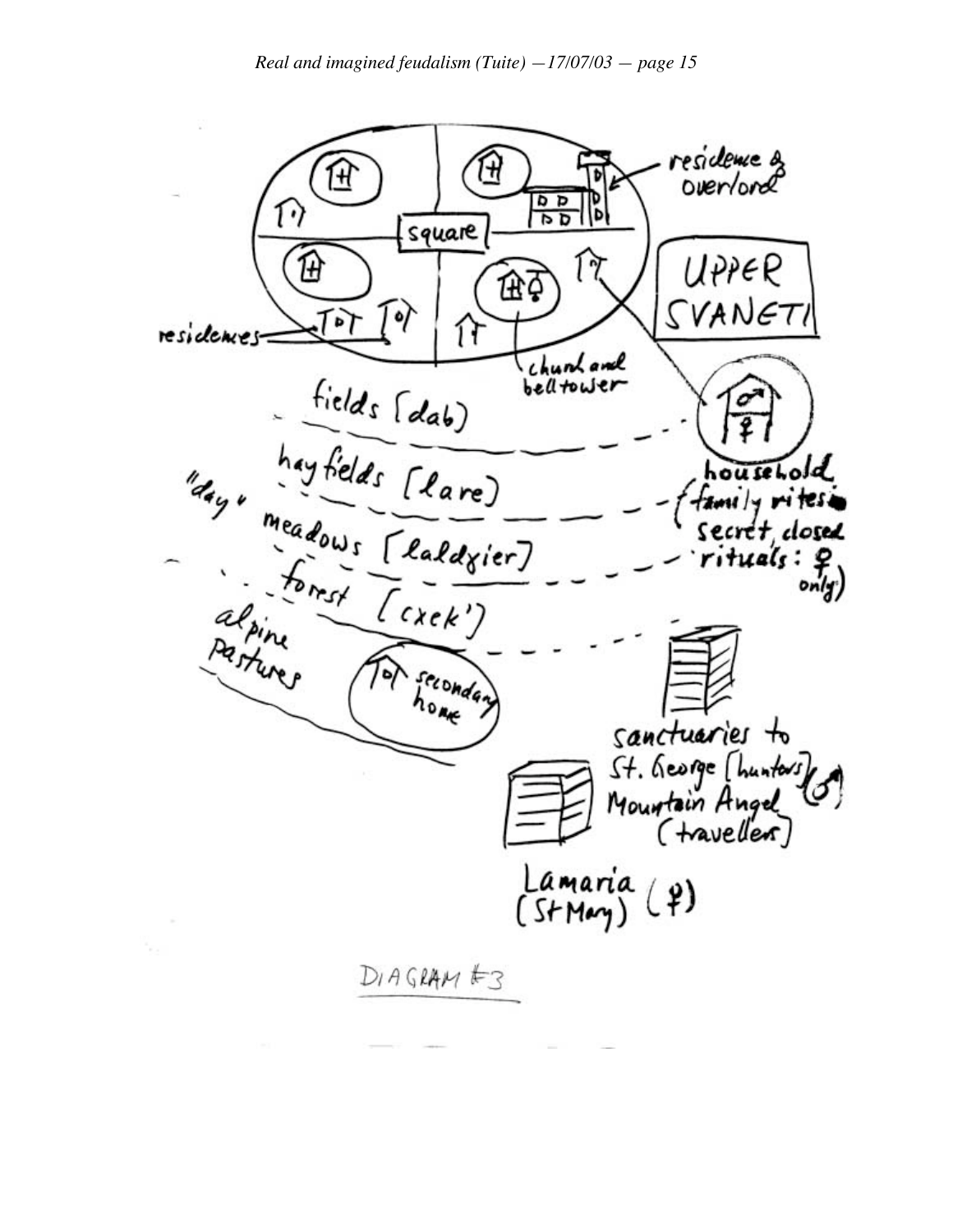**V. CONCLUSION.** What we have seen illustrated in the village layout and ethnographic record of two regions of highland Georgia are two radically different responses by the practitioners of indigenous religions to the introduction of the notions of feudalism. In the northeast provinces of Pxovi, where feudal concepts were probably acquired from mountaineers from neighboring provinces (which were nominally under the direct rule of the Georgian crown, but suffered relatively little intrusion of outsiders or implantation of aristocratic landowners), they were seamlessly adapted to existing systems of cosmology and social thought. Indeed, feudal principles of organization provided useful concepts and terminology for representing the hierarchy of divine beings, and the relationships between communities and their gods, their land, and each other.

In Svaneti, by sharp contrast, where feudalism was implanted and realized as a sociopolitical regime, accompanied by the construction of churches, appropriation of land tenure and privileges (in both secular and [Orthodox] religious spheres) by a nobility with one foot in the lowlands, the result was considerable fragmentation and restructuring of the inherited religion, a process doubtless still underway in the final years before the sovietization of Georgia. Feudalism may have left its mark on the Svan landscape, but the concepts on which it was based left no traces in Svan religious thought.

### **ACKNOWLEDGMENTS.**

*A previous version of this paper was presented at the 98th meeting of the American Anthropological Association (21 November 1999). I express my thanks to all those colleagues who offered their comments and questions on previous versions of the text, and especially to my friend and fellow fieldworker Dr. P'aat'a Buxrashvili. I wish also to express my particular indebtedness to my Georgian hosts in Pshavi, Xevsureti and Svaneti for their kindness, generosity and openness. Fieldwork in Georgia (summers of 1995-97 and 1999-2000) has been supported by grants from the Social Sciences and Humanities Research Council of Canada, and les Fonds pour la Formation de Chercheurs et l'Aide à la Recherche du Québec.*

### **REFERENCES.**

*Andrezebi.* Unpublished corpus of *andrezebi* (shrine-foundation myths), Zurab K'ik'nadze, ed.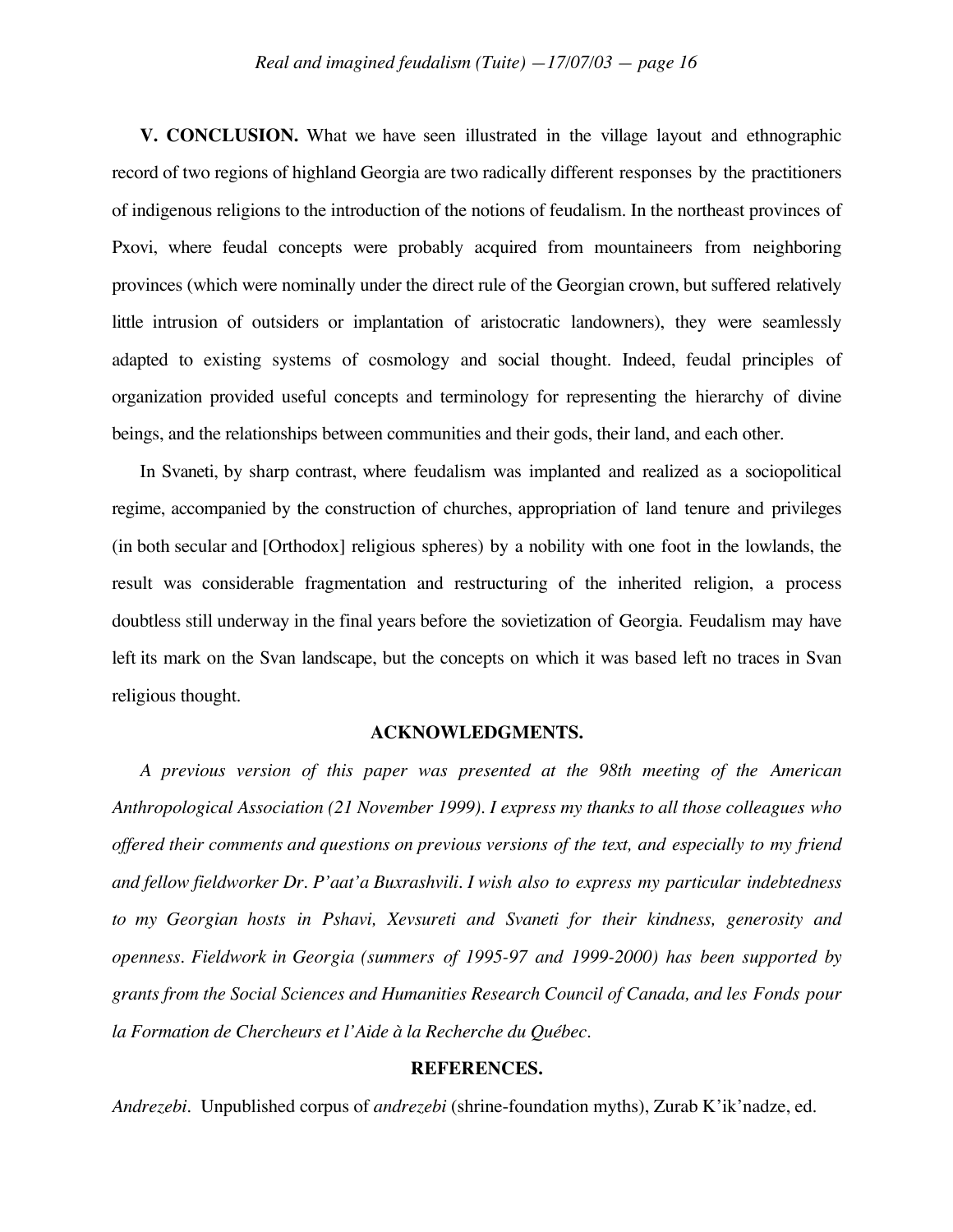- Bardavelidze, Vera. 1941. *kartvelta uzvelesi sarc'munoebis ist'oriidan: yvtaeba barbar-babar* [From the history of the ancient beliefs of the Georgians: the deity Barbar-Babar]. Tbilisi: Mecniereba.
- Bardavelidze, Vera. 1957. *Drevnejšie religioznye verovanija i obrjadovoe grafičeskoe iskusstvo gruzinskix plemen.* Tbilisi: Mecniereba.
- Bardavelidze, Vera. 1960. Rapports sociaux des montagnards de la Géorgie orientale au début de l'époque esclavagiste d'après des survivances ethnographiques. Communications de la délégation soviétique au VIe Congrès international des sciences anthropologiques et ethnologiques: 1-16.
- Bardavelidze, Vera. 1974. *a*ƒ*mosavlet sakartvelos mtianetis t'radiciuli sazogadoebriv-sak'ult'o* <sup>Z</sup>*eglebi.* [Traditional cultic monuments of the East Georgian mountain districts], Vol I. *P£avi.* Tbilisi: Metsniereba.
- Bardavelidze, Vera. 1982. *a*ƒ*mosavlet sakartvelos mtianetis t'radiciuli sazogadoebriv-sak'ult'o* <sup>Z</sup>*eglebi.* [Traditional cultic monuments of the East Georgian mountain districts], Vol II #1. *Xevsureti.* Tbilisi: Metsniereba.
- Benveniste, Émile. 1969. *Le vocabulaire des institutions indo-européennes, 2. Pouvoir, droit, religion.* Paris: Éditions de Minuit.
- Charachidzé, Georges. 1968. *Le système religieux de la Géorgie païenne: analyse structurale d'une civilisation.* Paris: Maspero.
- Charachidzé, Georges. 1971. *Introduction à l'étude de la féodalité géorgienne: le Code de Georges le Brillant.* Paris: Librairie Droz.
- Chartolani, Mixeil. 1961. *kartveli xalxis mat'erialuri k'ult'uris ist'oriidan.* (From the history of Georgian material culture [The hearth in the Svanetian home]). Tbilisi: Mecniereba.
- Chartolani, Mixeil. 1977. čxudani svanuri saxlis k'erp'i. [Chxudani: An idol in the Svanetian home]. *svaneti 1: masalebi mat'erialuri da sulieri k'ult'uris £esc'avlisatvis.* [Svaneti I: materials for the study of material and intellectual culture], Chartolani, M. (ed.), pp 122-148. Tbilisi: Mecniereba.
- Chartolani, Mixeil. 1979. ist'oriisa da k'ult'uris zeglebi svanetši. [Historical and cultural monuments in Svaneti]. *svaneti 2: k'omp'leksuri šesc'avlis masalebi*. [Svaneti II: materials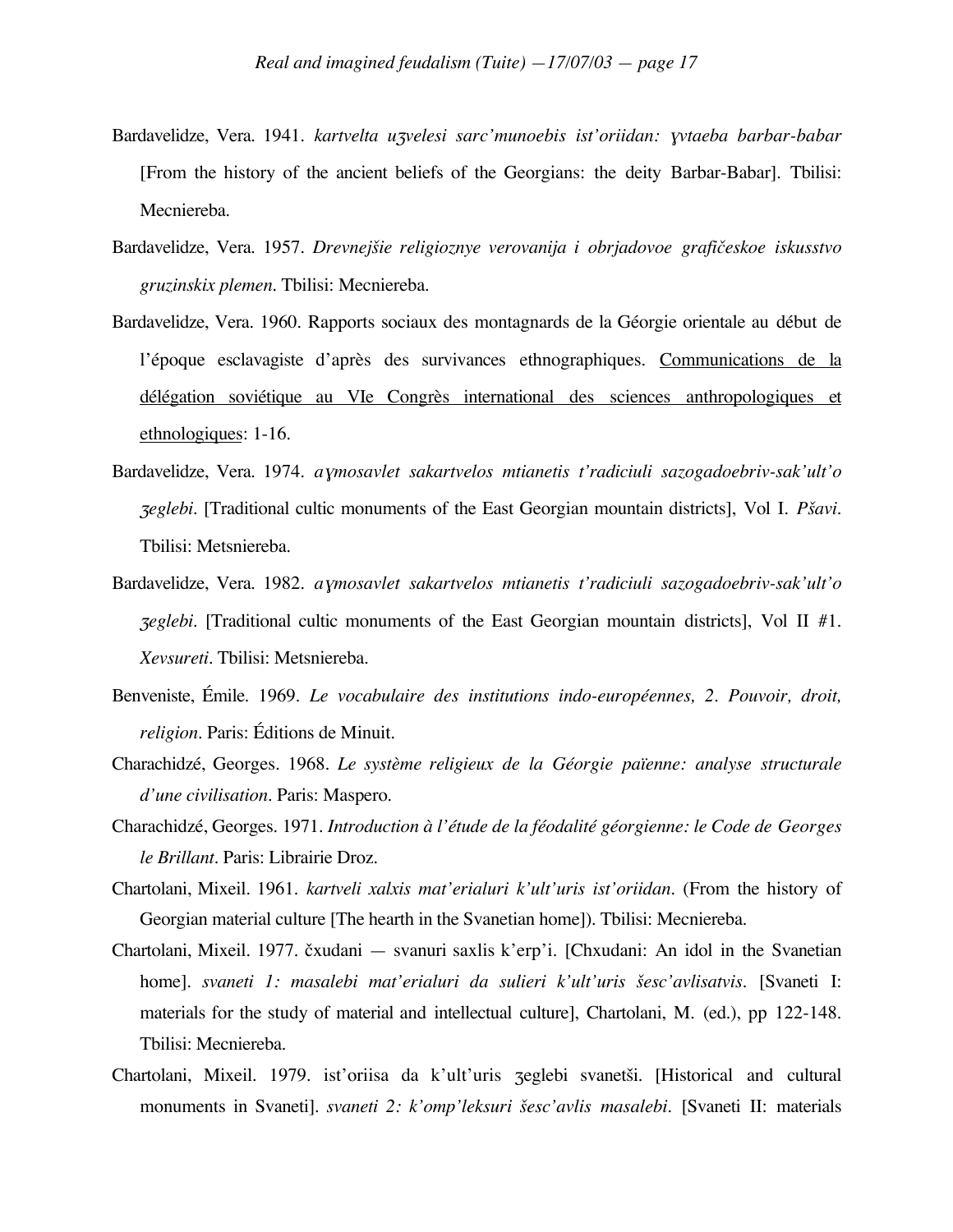multidisciplinary study], Dzidziguri, Shota (ed.), pp 101-111. Tbilisi: Mecniereba.

Gabliani, Egnat'e. 1925. Z*veli da axali svaneti.* [Old and new Svaneti.] T'pilisi: Saxelgami.

- Gabliani, Egnat'e. 1927. *tavisupali svaneti.* [Free Svaneti.] T'pilisi: Saxelgami.
- Gasviani, Geront'i A. 1980. *Social'no-ekonomičeskaja struktura Svaneti v XI-XVIII vv*. [The social and economic structure of Svaneti in the 11th-18th centuries.] Tbilisi: Mecniereba.
- Gasviani, Geront'i A. 1991. *nark'vevebi šua sauk'uneebis svanetis ist'oriidan*. [Studies on the history of medieval Svaneti.] Tbilisi: Mecniereba.
- Goniashvili, Tinatin. 1971. kartvelta da naxta k'ult'uruli k'ont'akt'idan. K'avk'asiis etnograpiuli k'rebuli III: 213-218.
- K'ik'nadze, Zurab. 1996. *kartuli mitologia, I. jvari da saq'mo.* [Georgian mythology, I. Shrine and community]. Kutaisi: Gelati Academy of Sciences.
- Mak'alatia, Mzia. 1977. c'armartuli xasiatis zogierti sak'ult'o zegli svanetši. [Some pagan-type cultic monuments in Svaneti]. *svaneti 1: masalebi mat'erialuri da sulieri k'ult'uris £esc'avlisatvis.* [Svaneti I: materials for the study of material and intellectual culture], Chartolani, M. (ed.), pp 26-41. Tbilisi: Mecniereba
- Melikishvili, G. 1959. *K istorii drevnej Gruzii.* Tbilisi: Mecniereba.

Nizharadze, Besarion. 1962. *Ist'oriul-etnograpiuli c'erilebi, I.* Tbilisi: Tbilisi University Press

- Ochiauri, Aleksi. 1988. *kartuli xalxuri dyeobebis k'alendari: xevsureti* [The calendar of Georgian folk festivals: Xevsureti]. Tbilisi: Mecniereba.
- Ochiauri, Aleksi. 1991. *kartuli xalxuri d*ƒ*eobebi a*ƒ*mosavlet sakartvelos mtianet£i (p£avi)* [Folk festivals in the East Georgian highlands: Pshavi]. Tbilisi: Mecniereba.
- Ochiauri, Tinatin. 1967. *mitologiuri gadmocemebi a*ƒ*mosavlet sakartvelos mtianet£i.* [Mythological traditions in the East Georgian highlands]. Tbilisi: Mecniereba.
- Tuite, K. 1994. *An anthology of Georgian folk poetry.* Madison: Fairleigh Dickinson University Press.
- Tuite, K. 1996. Highland Georgian paganism archaism or innovation? Annual of the Society for the Study of Caucasia #7, pp 79-91.
- Tuite, K. 1998. Representations of social space in South Caucasian and Indo-European ideology. Dumézil centenary symposium, American Anthropological Association 1998 (to appear in Cosmos).
- Tuite, K. 2000. Antimarriage in ancient Georgian society. Anthropological Linguistics 42 #1: 37- 60.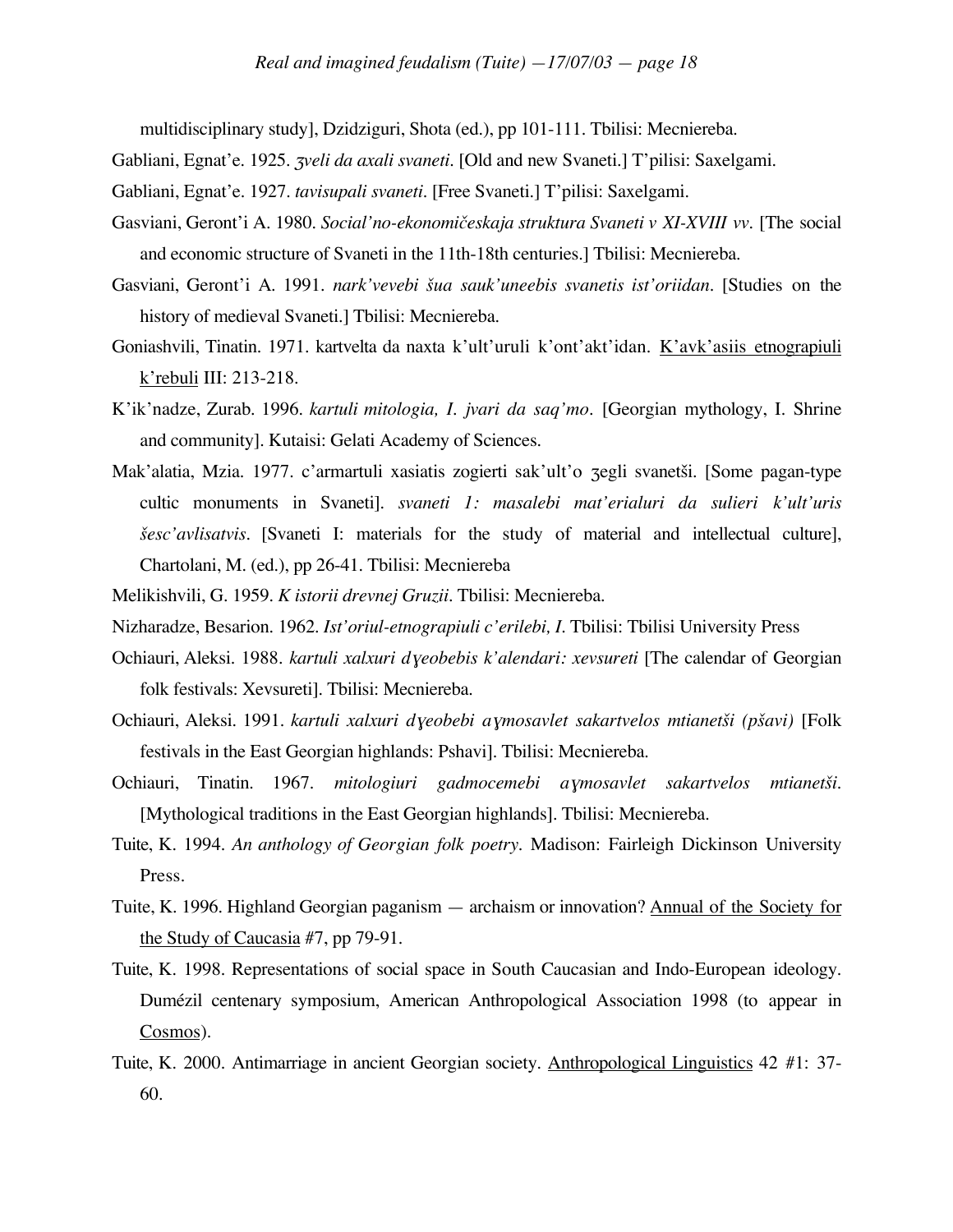- Tuite, K. ms. Lightning, sacrifice and possession in the Caucasus. The ritual of coppa/tsoppay. Societas Caucasologica Europæa, 10th Congress (August 2000), Munich.
- Tuite, K. and P'aat'a Buxrashvili. 1999. Binarität und Komplementarität in Nordostgeorgien. Die Vorstellung von Jungen und Mädchen am Iaqsari-Heiligtum. Georgica 22: 59-72.
- Xaradze, Rusudan. 1939. *didi ojaxis gadmona£tebi svanet£i.* [Traces of the extended family in Svaneti]. Tbilisi: Mecniereba
- Xaradze, Rusudan. 1963. t'erit'oriul-mezobluri gaertianebani svanetši. [Territorial-neighborhood groups in Svaneti]. Masalebi sakartvelos etnograpiisatvis XII-XIII: 387-402.
- Xaradze, Rusudan & Robakidze, Al. 1964. *svanetis sopeli zvelad*. [The Svanetian village in earlier times]. Tbilisi: Sabch'ota Sakartvelo.
- Xaradze, Rusudan & Robakidze, Al. 1965. *mtiuletis sopeli zvelad*. [The Mtiuletian village in earlier times]. Tbilisi: Mecniereba.
- Xosht'aria-Brose, Edisher. 1984. *peodaluri xanis sakartvelos mtisa da baris urtiertobis sak'itxebi (ist'oriograpiuli da c'q'arotmcodneobiti ziebani)*. [Questions of the relation between mountains and lowlands in feudal Georgia (Historiographic and philological investigations). Tbilisi: Mecniereba.